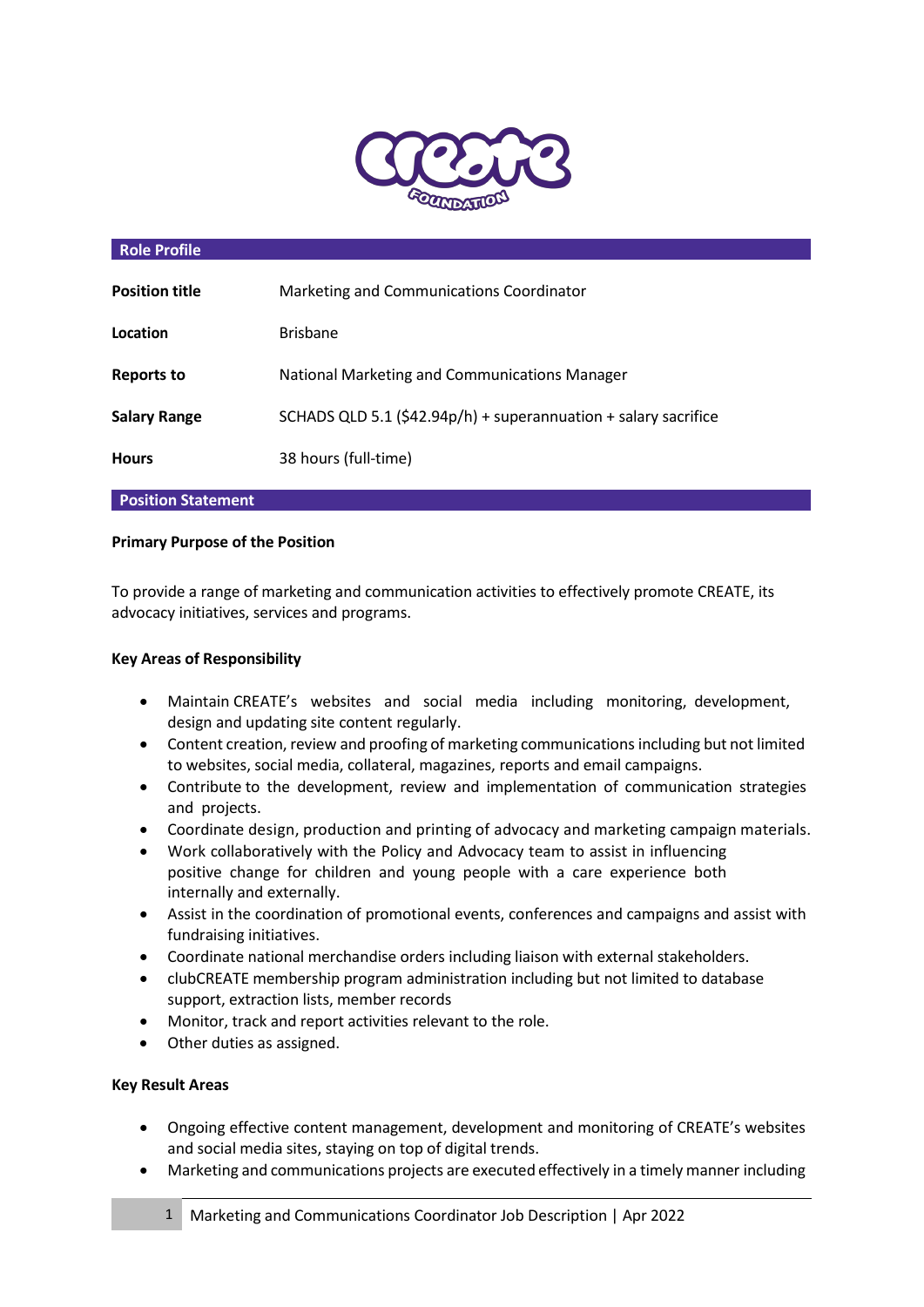design, content, production and reporting.

- Successful collaboration with and support of the Policy and Advocacy business unit with regards marketing and communication initiatives.
- Key supplier stakeholder relationships are successfully built and maintained.
- Effective quality control and coordination of design, printing and merchandise.
- Efficient coordination of campaigns, promotional events and conferences and assistance with fundraising initiatives.
- Successfully supporting the clubCREATE membership program and relevant associated tasks.

### **Financial Management**

This role does not have delegated financial responsibility.

### **Reporting**

This position reports directly to the National Marketing and Communications Manager and is part of CREATE's innovative Influencing Stream, ensuring CREATE's advocacy initiatives are front and centre of our marketing and communications.

### **Organisational Citizenship and Teamwork**

- Demonstrate an active, dedicated commitment to the CREATE mission and core principles.
- Actively seek to understand, represent and support CREATE's vision and company position to all stakeholders, internally and externally.
- Actively contribute to an environment of personal and physical safety for all staff, visitors and young people (incorporating company guidelines including OHS, discrimination and harassment, etc.)
- Participate in national CREATE initiatives, projects and events.

# **Selection Criteria**

*(Please limit response to two pages in total)*

Note:

- All applicants must successfully undertake security checks (Suitability Card or equivalent and/or Police checks).
- Must comply with government and / or health directives in each state jurisdiction, and where so indicated be vaccinated for COVID 19
	- 1. Relevant tertiary qualification (marketing, communications, business) coupled with a minimum of three years of experience in marketing and/or communications.
	- 2. Tech savvy with intermediate knowledge of the Adobe Creative Suite and a high level of skill in digital marketing including websites and social media.
	- 3. Demonstrated ability to produce highly effective creative communications projects including content, design, production and execution.
	- 4. Excellent interpersonal, written and communication skills coupled with an ability to work both autonomously and as a productive member of the team.